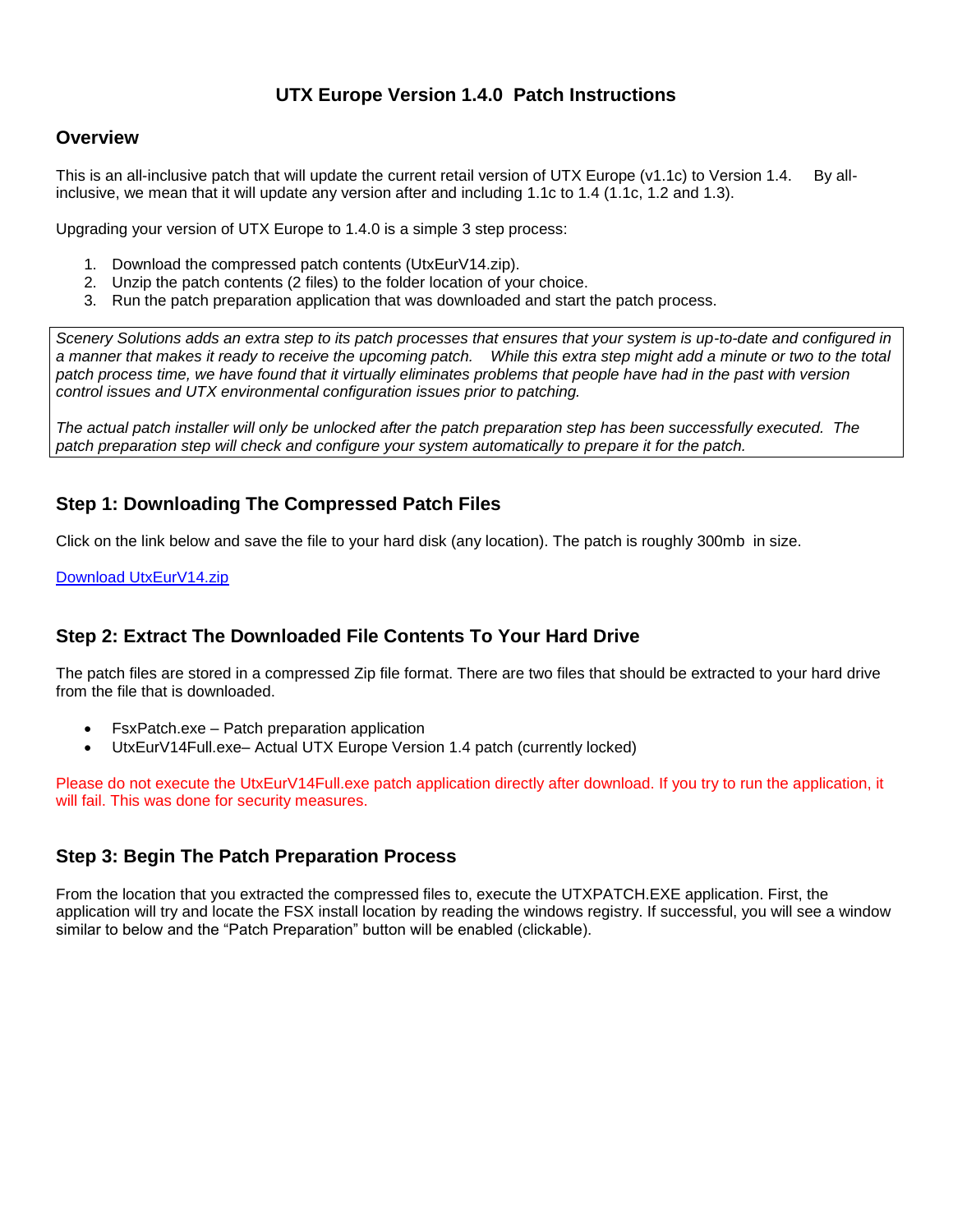| <b>Ultimate Terrain Europe - Patch Preparation Tool</b> |                                                                                                         |                                 |      |                                            |
|---------------------------------------------------------|---------------------------------------------------------------------------------------------------------|---------------------------------|------|--------------------------------------------|
|                                                         | Product Version After Patch Ultimate Terrain X Europe- Version 1.                                       |                                 |      | Patch Preparation Status:<br>10<br>Checked |
| FSX Location                                            | D:\Games\FSX                                                                                            |                                 |      | 10<br>Renamed                              |
|                                                         |                                                                                                         | Start patch<br>preparation step |      | Removed 0                                  |
|                                                         | Change FSX<br>Location                                                                                  | Patch<br>Preparation            | Exit |                                            |
|                                                         | Launch Patch Application<br>Launch Patch Application<br>(disabled until Patch Preparation is complete). |                                 |      |                                            |

If FSX cannot be located using the windows registry entry for FSX, then you will need to locate it yourself using the *"Change FSX Location" button. After pressing the "Change FSX Location" button, you will need to browse to the FSX install folder (the folder containing FSX.EXE). The "Patch Preparation" button will only be enabled if FSX has been successfully found with a valid UTX Europe installation.* 

Click the "Patch Preparation" button to start the patch preparation process. This is **not** the actual process that will upgrade you to version 1.4. Instead, this button starts the process that gets your environment ready for the patch.

You will be notified when the patch preparation process is complete (quick process). If successful, the "Launch Patch Application" button will become active. This indicates that the actual patch application (UtxEurV14Full.exe ) has been unlocked and is ready to use. You can start the actual patch process now by pressing the "Launch Patch Application" button. Or you can run the process later on by executing the UtxEurV14Full.exe application directly from your hard drive.

When you start the patch application, you will see the window below (actual version number will appear in spaces):



Follow the patch instructions to install the patch. Your version of UTX Europe will not be upgraded until the patch application has completed. After the patch process is complete, your version of UTX Europe will be upgraded to Version 1.4. You can always find out the version of UTX Europe that is currently installed, by running the UTX setup tool that was installed when you purchased the software.

If you need assistance with the patch process, please visit our support forum at:

http://www.simforums.com/forums/forum\_topics.asp?FID=19